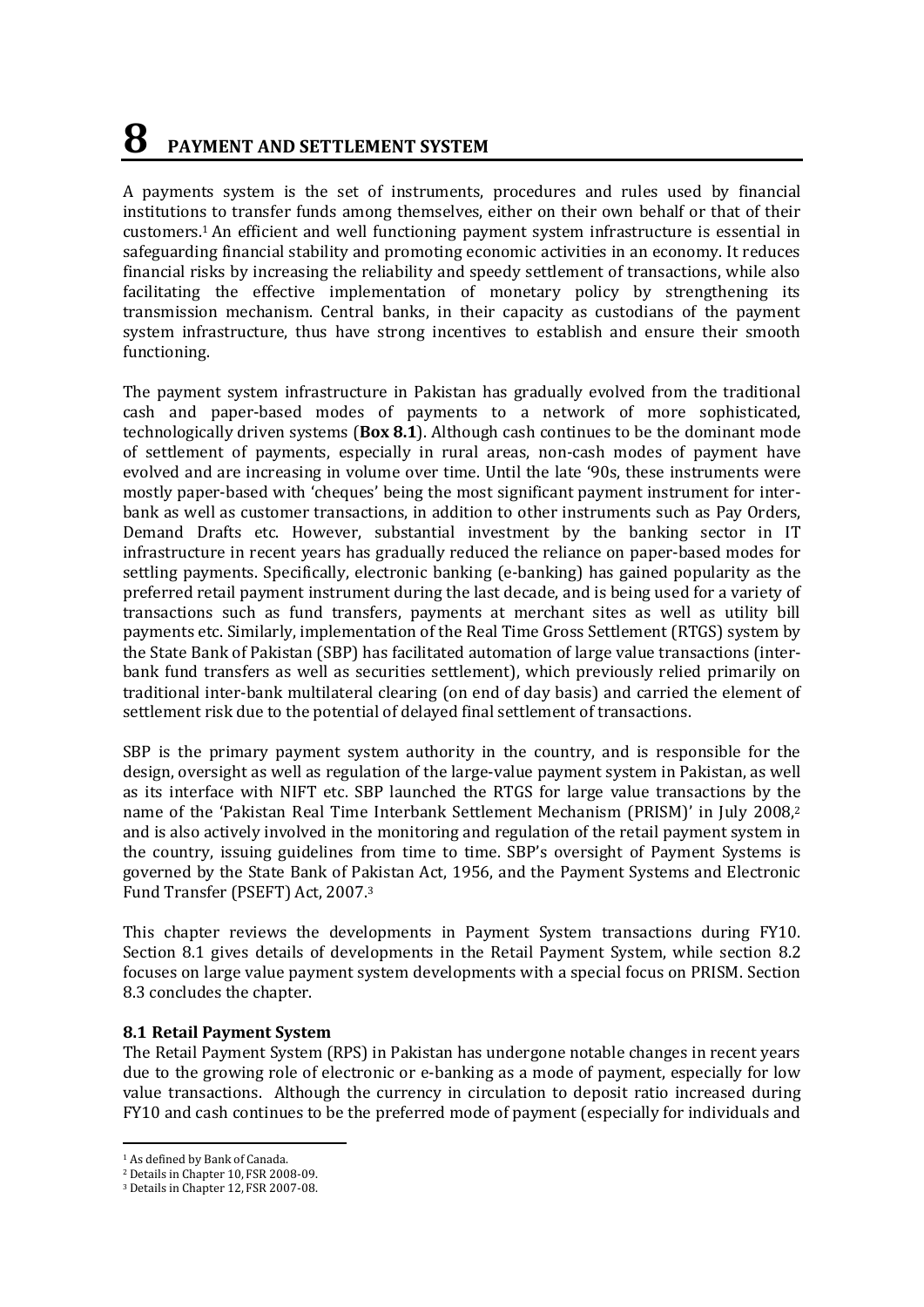in rural areas), the number of retail transactions (paper-based and electronic) increased to 538.9 million in FY10, compared to 495.1 million in FY09 (**Figure 8.1**). In tandem with the number of transactions, the value of transactions also increased to Rs 161.1 trillion during FY10, as against Rs 155.4 trillion during FY09. These developments are an encouraging sign for the progress of an efficient payment system, as non-cash (paper-based and electronic) retail transactions are less costly and quicker to process as compared to cash-based transactions. Cash transactions require manual counting, verification of notes and storage arrangements, which increases the transaction time and cost. Additionally, deterioration in the law and order situation has increased the risk of theft/looting of currency notes. However, despite these risks, cash transactions are preferred by people due to a number of

reasons including lack of customer awareness, limited access to other means of payments due to low financial penetration, issues related to tax evasion, preference to avoid documentation of transactions etc.

Within non-cash transactions, the number of electronic transactions increased YoY by 22.9 percent during FY10 to 196.3 million, while over the same period paper-based transactions registered a marginal increase of 2.2 percent to 342.6 million. The impact of these differences in growth rates is clearly visible from the increasing share of



#### **Box 8.1: Payment System Network in Pakistan**

Payment system transactions in Pakistan are mainly dominated by: (1) direct inter-bank fund transfers, (2) cheque clearing for inter-bank settlement and (3) securities settlement (government as well as corporate). These transactions are handled by three types of different systems in place which together form the payment systems infrastructure. These are (1) Pakistan Real-Time Interbank Settlement System (PRISM), (2) National Institutional Facilitation Technologies (NIFT) and (3) Central Depository System (CDS).

Direct inter-bank fund transfers and government securities settlement are executed through banks' cash and securities settlement accounts with SBP and have been entirely transferred to PRISM. These are reviewed in detail in section 8.2.

Cheque clearing for inter-bank settlement has been entrusted to NIFT which is a semi-automated clearing house. It was established in 1995 as a consortium of 6 commercial banks<sup>1</sup> and a private sector firm and offers same-day clearing (express–2 hours clearing service), inter-city clearing, and inter-branch and inter-bank clearing services. As of October 2010,<sup>2</sup> NIFT is operating with 20 data centers which provide services to 5,571 branches (i.e. over 90 percent of on-line branches) of 40 commercial banks in 20 major cities and adjoining 164 industrial and commercial towns. Importantly, NIFT is being used for cheque clearing for inter-bank settlement on centralized and consolidated basis, and has remained instrumental in ensuring same day settlement of critical payments across the country.

Corporate securities settlement in Pakistan is carried out through the Central Depository System (CDS) which is operated by the Central Depository Company (CDC), and maintains accounts of both its members and their customers in book entry form. This book entry system ensures dematerialization of securities abolishing the need for physical exchange of paper based securities. CDS is used to settle almost all the transactions carried out in the stock exchanges for both equity as well as bonds. Importantly, clearing of these transactions is done through the fully automated electronic system namely National Clearing and Settlement System (NCSS) which is operated by the National Clearing Company of Pakistan Limited (NCCPL), the only clearing company for corporate securities in Pakistan.<sup>3</sup> NCCPL sends the shares settlement instructions to CDC (after calculating the net obligations of its members), and settlement instructions for the cash leg to the settlement banks.<sup>4</sup>

<sup>2</sup> Source: NIFT website.

<sup>1</sup>These are: Habib Bank Limited, MCB Bank Limited, National Bank of Pakistan, United Bank Limited, Allied Bank Limited, and First Women Bank Limited.

 $3$  It replaced the individual clearing houses of three stock exchanges since 2001, with a view to centralize the clearing and settlement of corporate securities.

<sup>&</sup>lt;sup>4</sup> These are designated as settlement banks by NCSS. Currently there are 14 settlement banks for corporate securities clearing.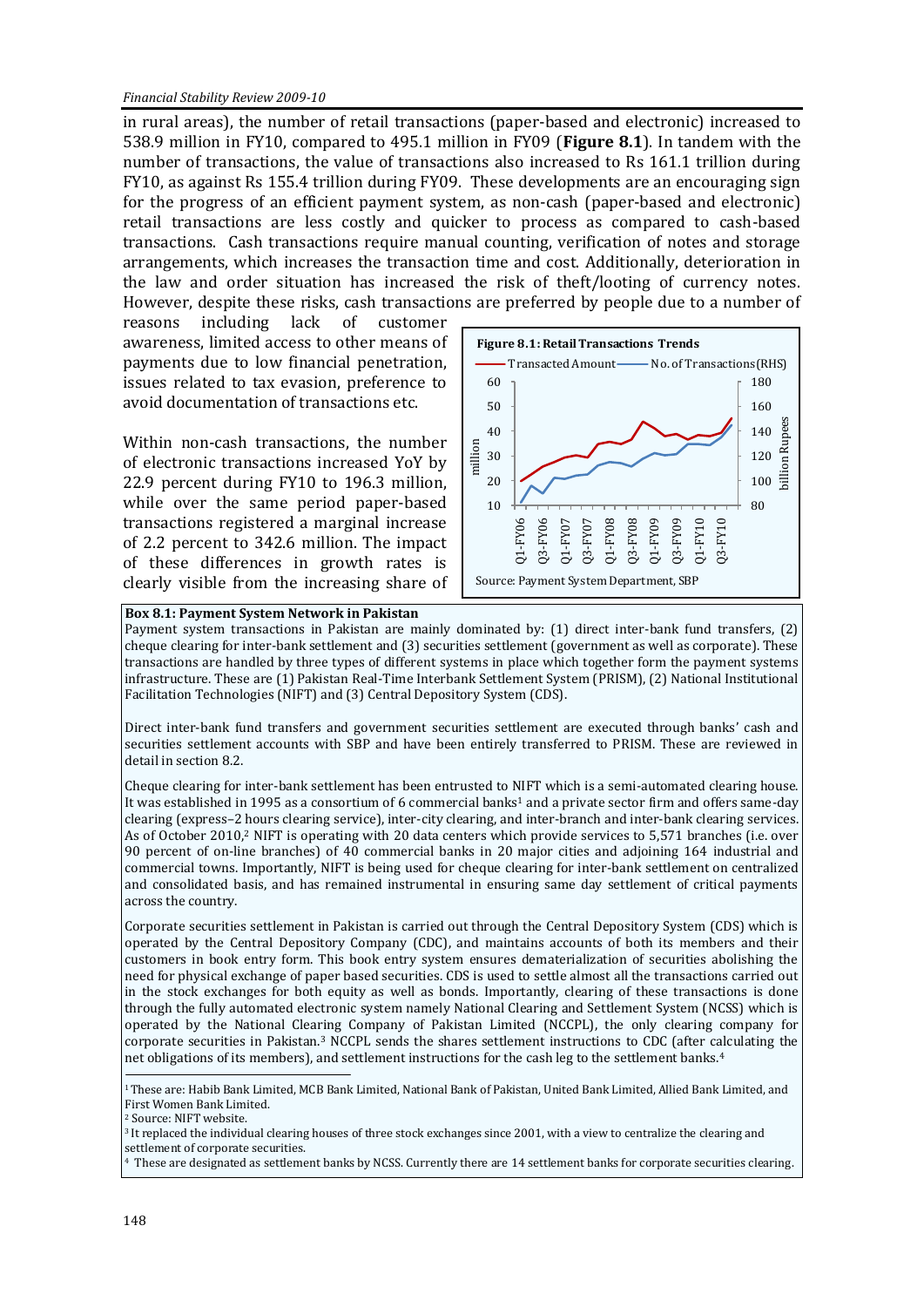electronic transactions in the total number **Figure 8.2: Share of Electronic Transactions** of transactions (**Figure 8.2**), which is primarily attributed to the improving infrastructure of e-banking, SBP's efforts to create an enabling policy environment, and launch of innovative products by banks.

Despite these developments, the non-cash means of payment is still dominated by paper-based transactions which constituted 63.6 percent of the total transactions during FY10, though its importance is gradually declining. Notably, the value of paper-based transactions accounts for around 89.2 percent of the total amount of non-cash transactions (**Figure 8.3**). This relatively higher share of paper-based transactions in the total value compared to its share in the total number of transactions indicates that paper-based transactions are of a larger value as compared to electronic transactions. The average size of transactions also highlights this fact (**Figure 8.4**), at more than 4 times the average size of an electronic transaction. These trends suggest that the electronic means of payments are primarily used by individuals, while paper-based transactions are the preferred modes of payment for businesses.

The rest of this section reviews the composition of paper-based and e-banking services offered by the banking sector.

# **8.1.1 Paper-based Transactions**

Cheques remain the most popular paperbased instruments used for cash withdrawals, funds transfer and clearing, while other instruments include pay orders, demand drafts and telegraphic transfers. The composition of paper-based instruments indicates that cheques written for cash withdrawals accounted for 46.0 percent of the total paper-based transactions in FY10 (**Figure 8.5**), and that all cheque-based transactions (withdrawals, transfer and clearing) accounted for nearly 93.3 percent of all paper-based transactions. In terms of the amount, the value of these transactions at Rs 125.7 trillion (8.7 times the GDP for FY10) was around 87.0 percent of the total value of paper-based transactions during the year. These statistics highlight the importance of paper-



*Payment and Settlement System*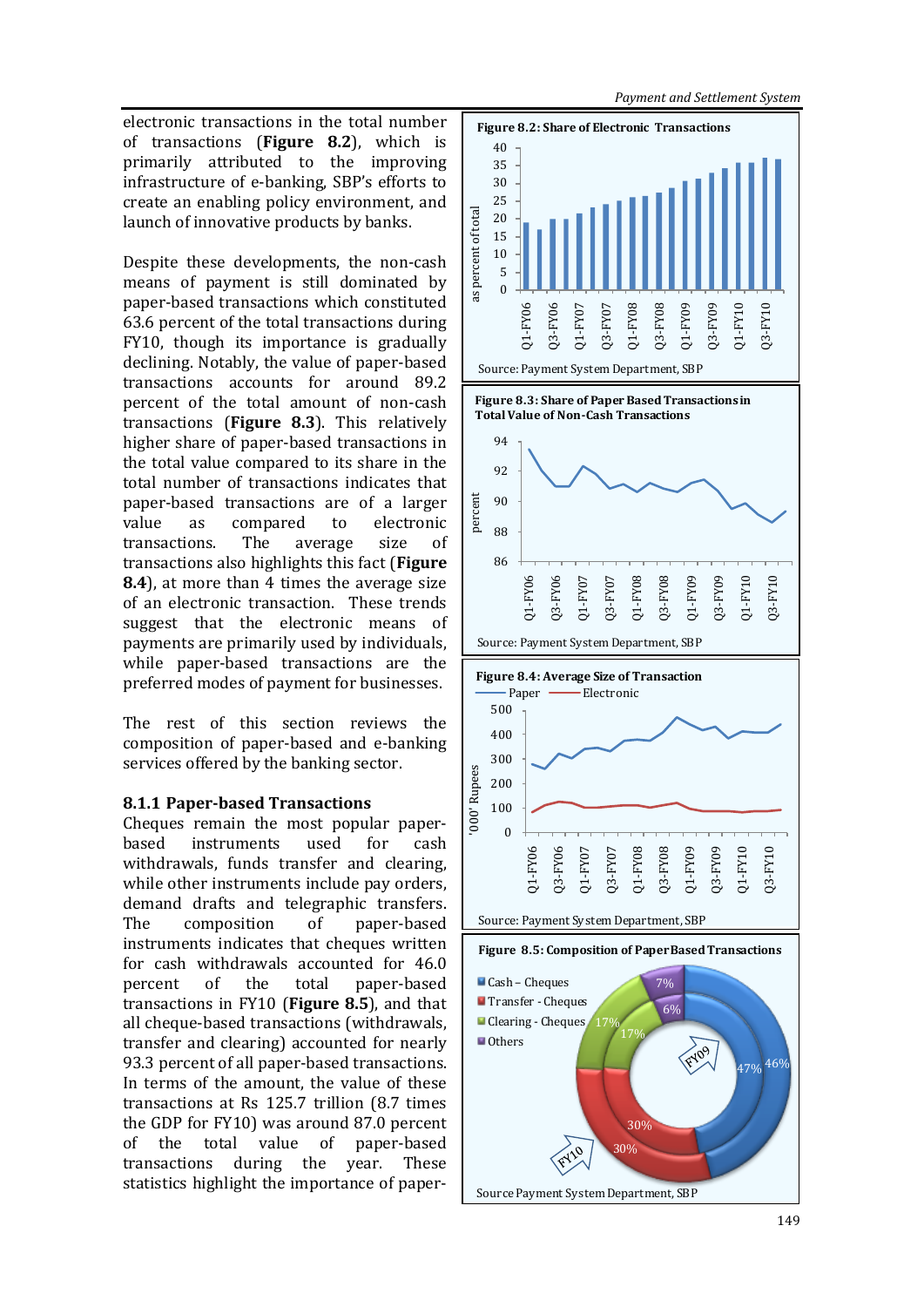based instruments in the functioning of payment systems.

# **8.1.2 E-banking Activities**

E-banking has grown tremendously in recent years. Considerable improvement in the e-banking infrastructure and activities during FY10 is a continuation of recent trends. The quarterly number of electronic transactions reached 53.4 million by Q4- FY10 as compared to 28.0 million in Q4- FY07, almost doubling in the last three years (**Figure 8.6**). This clearly reflects the increasing use of e-banking services in the payment system infrastructure. This is an encouraging development as e-banking facilities provide a viable solution for expanding the outreach of financial services to remote areas.

The composition of electronic transactions indicates that ATM-based transactions account for over 50.0 percent of total electronic transactions, and that the share of these transactions is gradually increasing over time (**Figure 8.7**). This rise is attributable to both the increasing number of ATM card holders and the number of financial services offered through ATMs. Real Time Online Banking (RTOB) transactions are the second largest component of electronic transactions, with a





share of 30.9 percent in FY10. Transactions at POS terminals/machines account for nearly 8.0 percent of total electronic transactions, while transactions through internet, mobile banking and call centers constitute only 2.2 percent of financial transactions.

## *Real Time Online Banking*

Banks in Pakistan have made consistent efforts since the early 1990s to automate a number of banking services to improve their operational efficiency and provide real time online banking services to their customers. However, the real impetus to these activities came in the recent past (2004 onwards) during which period the banking sector witnessed unprecedented growth in line

| Table 8.1: Trends in Real Time On-line Banking |             |                             |             |             |  |
|------------------------------------------------|-------------|-----------------------------|-------------|-------------|--|
|                                                | <b>FY07</b> | <b>FY08</b>                 | <b>FY09</b> | <b>FY10</b> |  |
| No. of On line Braches                         | 4.179       | 5.282                       | 6,040       | 6.671       |  |
| No. of Transactions '000'                      |             | 30,731 36,855 47,279 60,615 |             |             |  |
| Transactions 'bln. Rs'                         |             | 10,090 13,317 13,538 16,202 |             |             |  |
| Avg. Size of Trans. '000 Rs'                   | 328.3       | 361.3                       | 286.3       | 267.3       |  |
| Avg. Transactions/day '000'                    | 84.2        | 101.0                       | - 129.5     | 166.1       |  |

Source: Payment System Department, SBP

with the boom in economic activities. Notably, the number of online branches, a prerequisite for RTOB, reached 6,671 by end-FY10 as against only 322 at end-FY00 and 1,738 at end-FY04.

As of end-FY10, the number of online branches constituted 73.3 percent of total bank branches. All these branches offer RTOB facilities including cash withdrawals, deposits and funds transfer. Recent data on RTOB indicates that the number of transactions has witnessed a YoY increase of 28.2 percent during FY10 to reach 60.3 million (**Table 8.1**). The value of these transactions was Rs 16.2 trillion, which is 19.7 percent higher than their value in the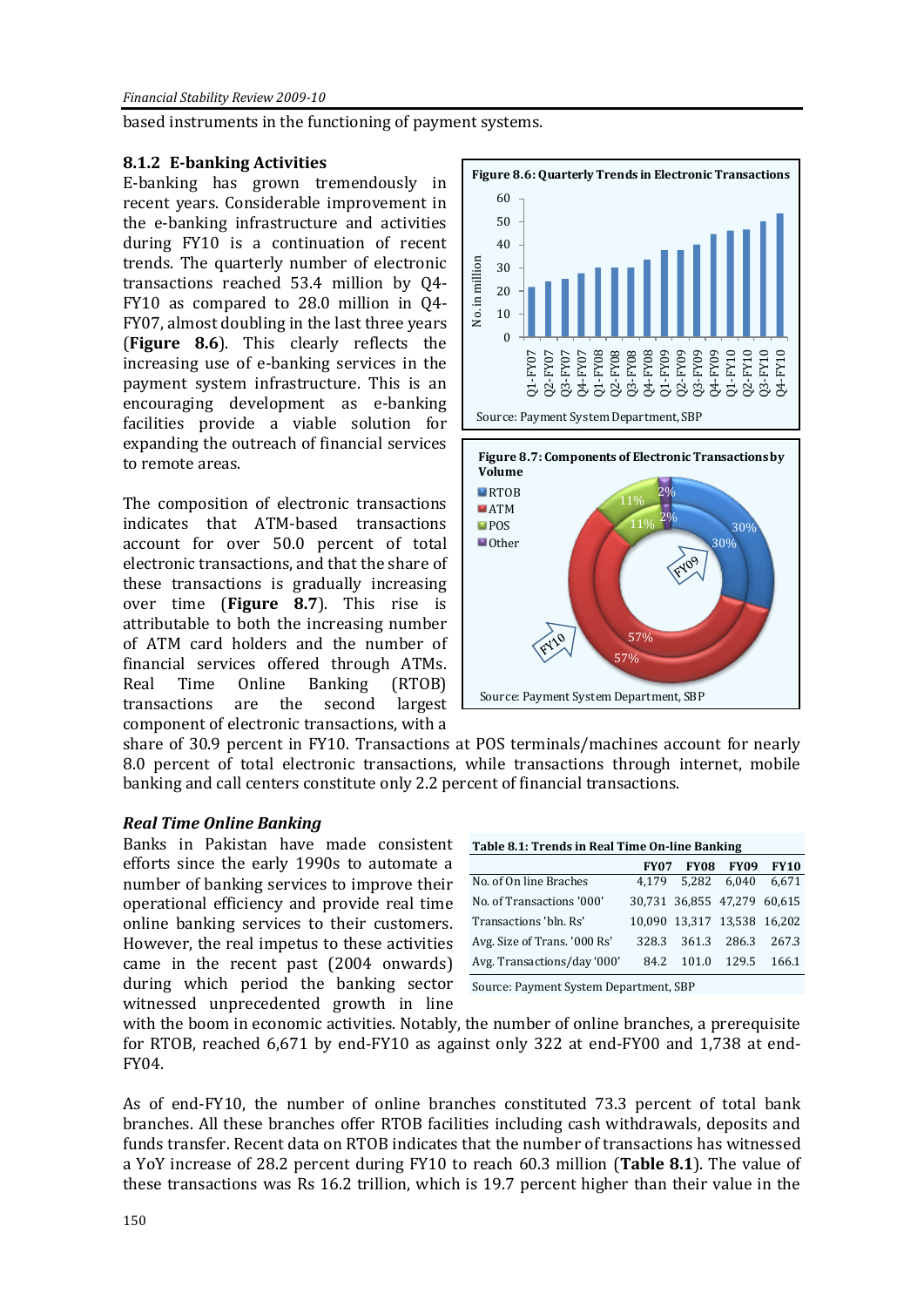previous year. The accelerated improvement in volume in comparison to value of transactions has resulted in a decline in average size of transactions to Rs 268,053 in FY10 as against Rs 286,343 in the previous year. Despite this decline, the relatively large size of an average RTOB transaction indicates that this facility is primarily used by the corporate sector.

# *ATMs*

ATMs offer a wide range of round the clock retail banking facilities across the country. The major facilities include cash withdrawals, bill payments, fund transfers, payment of utility bills, cash deposits, balance inquiry, cheque book request, mini account statements etc. **Table 8.2** shows that the number of ATMs operating in the country increased by 466 during FY10 (to

| <b>Table 8.2: Trends in ATM Transactions</b> |             |  |                  |                              |  |
|----------------------------------------------|-------------|--|------------------|------------------------------|--|
|                                              | <b>FY07</b> |  | <b>FY08 FY09</b> | <b>FY10</b>                  |  |
| No. of ATMs                                  |             |  |                  | 2,293 3,121 3,999 4,465      |  |
| No. of Transactions '000'                    |             |  |                  | 51.511 67.912 91.126 115.677 |  |
| Transactions 'bln. Rs'                       |             |  |                  | 316.2 4,53.0 668.5 905.0     |  |
| Avg. Size of Trans. Rs                       | 6139        |  | 6670 7328        | 7816                         |  |

Avg. Transactions/day '000' 141.1 186.1 249.7 316.9

Source: Payment System Department, SBP

reach 4,465), which is slightly lower than the increase of 476 ATMs during FY09.

Concurrent to these developments, the number of ATM transactions has also risen from 91.1 million in FY09 to 115.7 million in FY10. On average, each ATM executed 74 transactions in a day during FY10, compared to 71 for FY09. The average value per ATM transaction has also gradually increased to Rs 7,816 as against Rs 7,328 in FY09. This increase is attributable to both the provision of funds transfer facilities by using ATMs and increased cash requirements due to the persistently high level of inflation.

The composition of ATM transactions reveals that ATMs are primarily used for cash withdrawals and account-related information transactions, as the share of other services including funds transfer, cash deposits and utility bills payment was only 3.0 percent in the total number of transactions. Specifically, funds' transfer transactions conducted through ATMs were only 2.9 million during FY10 with an average value of Rs 55,045. However, YoY growth of 39 percent in these transactions during FY10, with the already impressive rise of 139 percent in FY09, is an indication of the increasing reliance on ATMs for this facility.

Cash deposit facility through ATMs has yet to take off in a real sense as this facility is not available on all the ATMs. Only a few banks offer this facility by using an envelope or single/bunch note-acceptor mechanism. The activities on this front indicate that only 28,270 cash deposit transactions worth Rs 273.4 million were executed during FY10. In terms of the total volume of ATM transactions, these constitute just 0.02 percent. The use of this facility is expected to rise at a gradual pace as customers are generally reluctant to use it due to lack of technical know-how and fear of losing money due to machine errors.

The use of ATMs for the payment of utility bills is also a relatively new facility, but it has witnessed significant surge during the past year. A total of 140,097 bill payment transactions were made during FY10, up from 44,087 in FY09. The value of these transactions was Rs 205.9 million, indicating an average size of Rs 1,470. However, the use of this facility is expected to increase as each household has to pay at least three utility bills during a month.

## *Point of Sales (POS) Transactions*

l

E-banking facilities help in executing payments at different merchant locations across the country. As of end-June FY10, 52,049 POS machines/terminals were operating throughout the country. The number of credit and debit cards utilized for POS transactions over the same period was  $1.7$  million<sup>4</sup> and  $8.1$  million respectively. The number of transactions

<sup>4</sup> This also includes 1,239 shariah-compliant credit cards.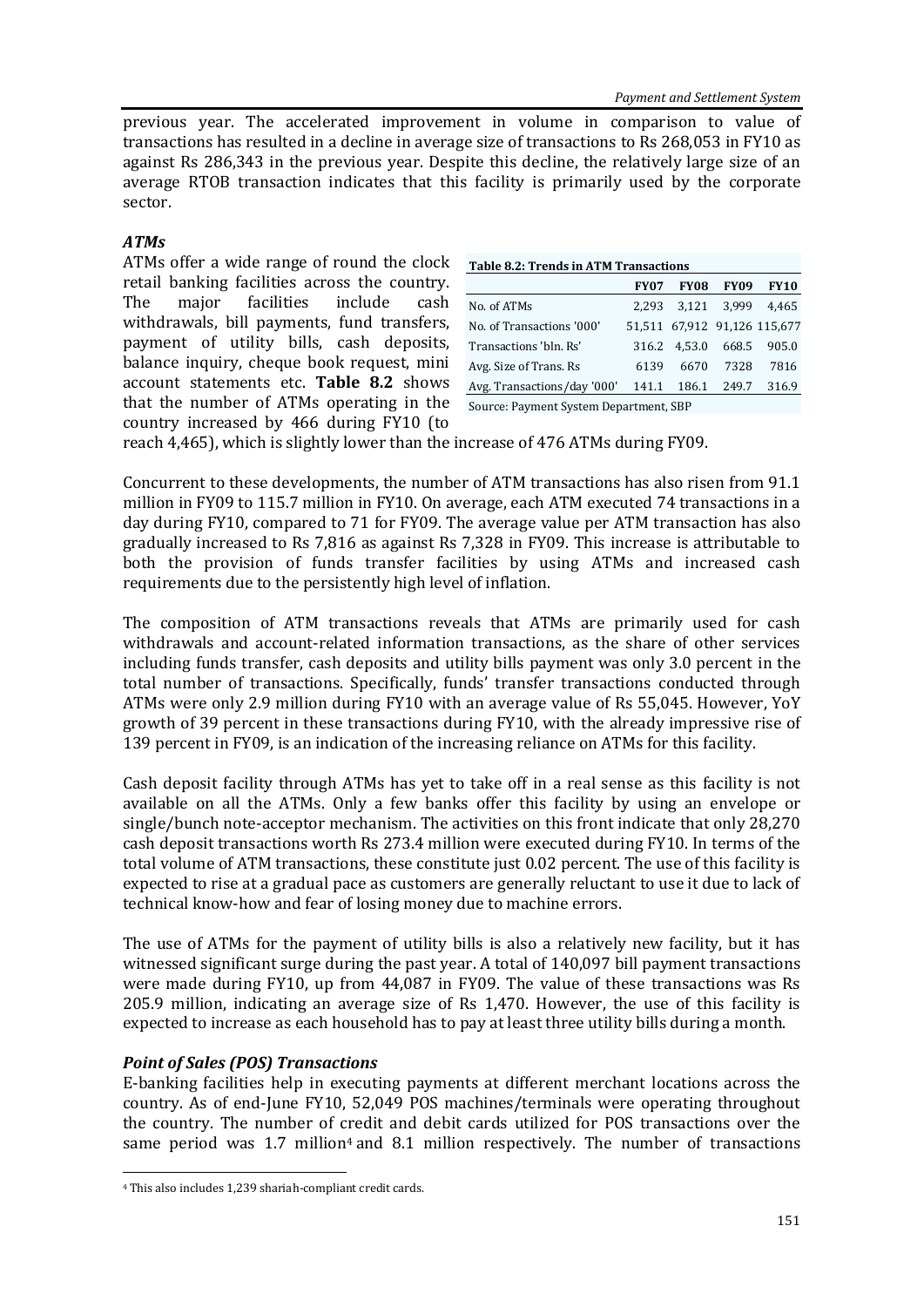executed on POS terminals decreased YoY by 14.3 percent during FY10 to 15.6 million, while the value of these transactions decreased YoY by 15.1 percent to Rs 75.7 billion in FY10 (**Table 8.3**).

| <b>Other Channels of E-Transactions</b>             | Table 8.3: Trends in POS Transactions  |             |                             |             |             |
|-----------------------------------------------------|----------------------------------------|-------------|-----------------------------|-------------|-------------|
| In addition to the facilities reviewed above,       |                                        | <b>FY07</b> | <b>FY08</b>                 | <b>FY09</b> | <b>FY10</b> |
| the banking sector also offers phone                | No. of Transactions in '000'           |             | 15,589 17,485 18,280 15,673 |             |             |
| banking, internet banking, mobile banking           | Amt. of Transactions 'bln Rs'          | 53.7        | 68.8                        | 89.6        | 75.4        |
| and internet merchant banking facilities. The       | Avg. Size of Trans. Rs'                | 3.447       | 3.937                       | 4.901       | 4,810       |
| use of all these facilities is still limited as the | Avg. Transactions Per day'000'         | 42.7        | 47.9                        | 50.1        | 42.9        |
| cumulative number of such transactions was          | Source: Payment System Department, SBP |             |                             |             |             |
| only 2.2 percent of total electronic                |                                        |             |                             |             |             |

transactions in FY10. Some of the developments in these modes of transactions are:

- Internet banking facilitates payments and electronic fund transfer facilities. This facility is primarily available for intra-bank account to account transfer of funds. The data for the last quarter of FY10 indicates that 0.9 million transactions worth Rs 35.1 billion were executed using this channel.
- A few banks are also offering financial services through the Call Center/Interactive Voice Response mechanism. Banks executed 0.23 million such transactions during Q4-FY10, with a value of only Rs 1.7 billion.
- Some of the banks in Pakistan are offering limited mobile banking facilities including payment through mobile phones, account to account funds transfers and utility bills payments. Banks executed 371,050 such transactions during FY10, worth Rs 1.8 billion.
- Banks also facilitate customers to open internet merchant accounts as part of the Internet Merchant Banking facility. There were only 20 internet merchant accounts as of end-FY10, which are used by the services sector and NGOs. In FY10, the banking sector executed 39,660 transactions through this channel, worth Rs 354.9 million.

## *Cross Border E-banking Transactions*

E-banking offers cross-border transaction facilities to customers through ATMs, POS terminals and Internet banking. POS terminals have a dominant share of these transactions. Specifically, the rupee value of POS transactions was 52.1 percent of inward remittances (inflow of money) through the e-banking channel and 75.9 percent of outward remittances (outflow of money) in FY10. In absolute terms, the inflow of money on account of crossborder e-banking transactions was Rs 29.0 billion in FY10 as against an outflow of Rs 16.6 billion.

Internet transactions also include purchase of goods and services from foreign/local internet merchants. Inflow of money on these transactions was only Rs 0.3 billion during FY10 compared to outflow of Rs 1.7 billion. Finally, the inflow of money on ATM transactions was Rs 13.6 billion during FY10 against outflow of Rs 2.2 billion.

Although the share of these transactions is minuscule in the total value of electronic transactions, cross-border transactions are likely to increase as trade activities are expected to strengthen given that the prospects for global economic revival are encouraging.

While the increasing number of e-banking activities helps in improving the operational efficiency of the banking system and extending outreach of banking services to remote areas, these activities add another dimension to the risk profile of the banking sector. Specifically, the expanding use of e-banking services increases banks' reliance on third-party information services providers, which can significantly impact information security risk. It may be noted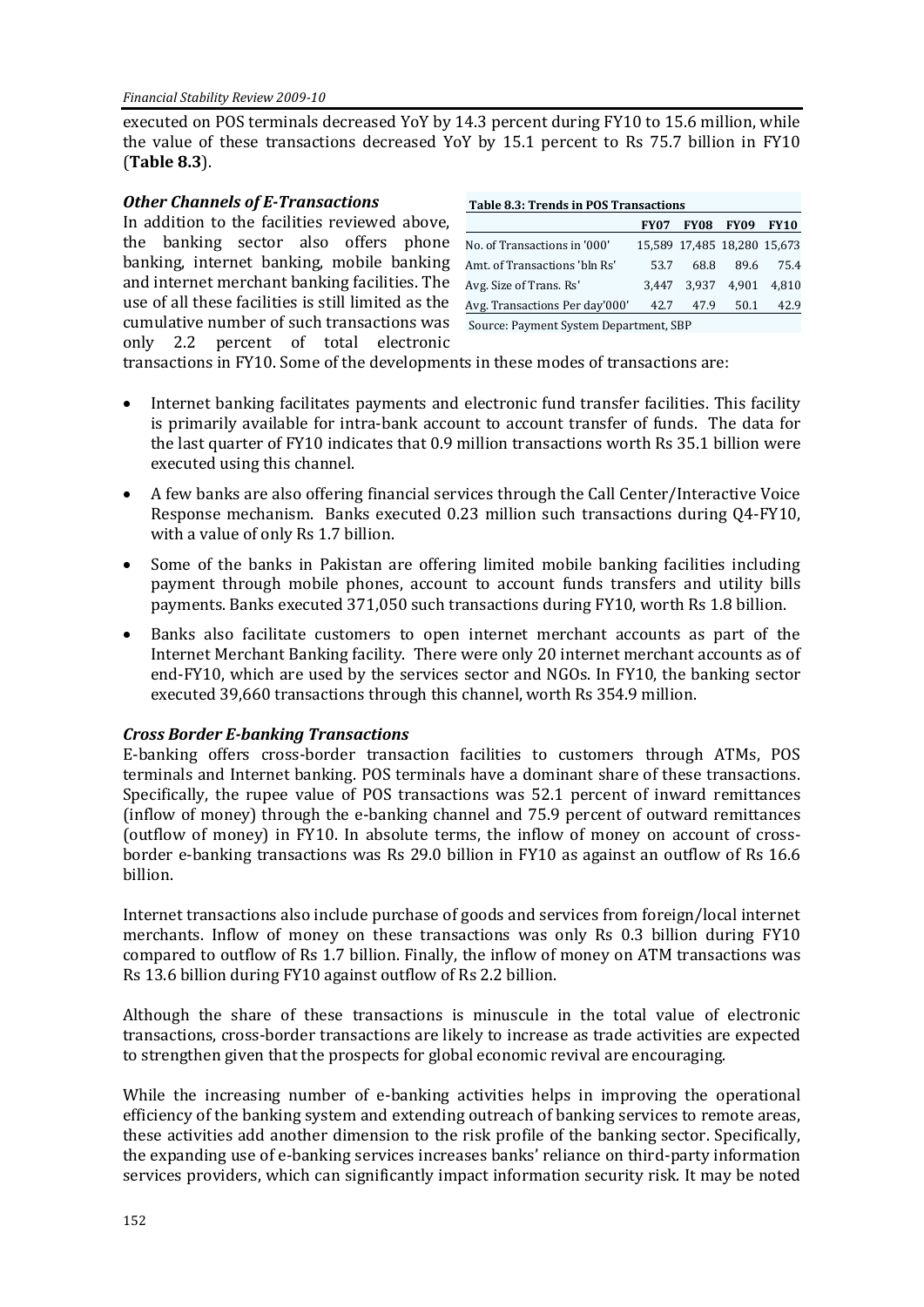that the specific nature of information security risks varies according to the nature of transaction. There is a lower probability of risk from informational transactions (like balance inquiry, mini statement, request for cheque book etc), while the risk can be relatively higher for transactional services. Notably, information security risk also varies according to the delivery channel used, given that it has a higher probability of occurrence in internet banking as compared to transactions conducted through different kinds of cards. In case of internet banking, the network is universally accessible and banks are exposed to viruses, hackers, insider attacks, data theft, data destruction etc. The high speed of technological change also tends to increase such risks.

Besides adding new risks, the increasing number of e-banking activities also intensifies the degree of traditional risks faced by banks. The use of e-banking tends to impact banks' liquidity risk by potentially increasing the volatility in banks' assets and deposits. Similarly, poorly executed e-banking activities can add to reputational risk. Being cognizant of all these issues, both the SBP and the banks have strived to minimize risks related to e-banking services. Moreover, the government has promulgated the Payment Systems and Electronic Funds Transfer Act, 2007 to provide legal backing to e-banking services. As mentioned earlier, SBP has also issued operational guidelines for ATMs and credit card business in Pakistan. These guidelines set forth the minimum operational standards and help in managing risks related to e-banking services.

## **8.2 Large Value Payment System in Pakistan: Modalities and Operations of PRISM**

A large value payment system is generally associated with payment activity for high-value and critical transactions, and primarily deals with inter-bank fund transfers, third-party payments by banks on behalf of major corporate clients as well as securities settlement. The significance of transactions being settled through large value payment system can be gauged from the fact that the average value per transaction settled in PRISM under this category amounted to Rs 248.1 million as against the average amount per retail transaction at Rs 299,000 in FY10.

In general, a large value payment system can either work on a Real Time Gross Settlement (RTGS) basis or a Deferred Net Settlement (DNS) basis. RTGS is a gross settlement system in which both the processing and final settlement of funds transfer instructions takes place continuously (i.e. in real time). This mechanism is in contrast to the DNS, where the settlement of payment obligations takes place on net, end-of-day settlement basis. RTGS systems are being adopted by a significant number of economies due to their contribution in limiting settlement and systemic risks in the financial sector payment processes (**Box 8.2**). However, adopting RTGS has its downside given its increased reliance on liquidity since the settlement of payments on gross basis implies that banks might need substantial balances in their settlement accounts. Also, real time settlement implies that banks might be in need of funds at any point during the entire day. This entails some further arrangements on the part of the payment system authority to address liquidity shortages, which are more an externality of the newly adopted system rather than an indication of the actual liquidity situation in the market. Not only do such arrangements have a bearing on the smooth functioning of the RTGS, but also go a long way in ensuring the stability of the financial sector by instilling confidence in the banking system. In case of Pakistan, SBP has issued detailed PRISM Operating Rules<sup>5</sup> to streamline the use of the system.

PRISM is owned and operated by State Bank of Pakistan (SBP), which governs its operational as well as regulatory aspects. Its implementation is being carried out in a phased manner, to

l <sup>5</sup> RTGS Circular No. RTGS/54/82 (7) dated March 9, 2009.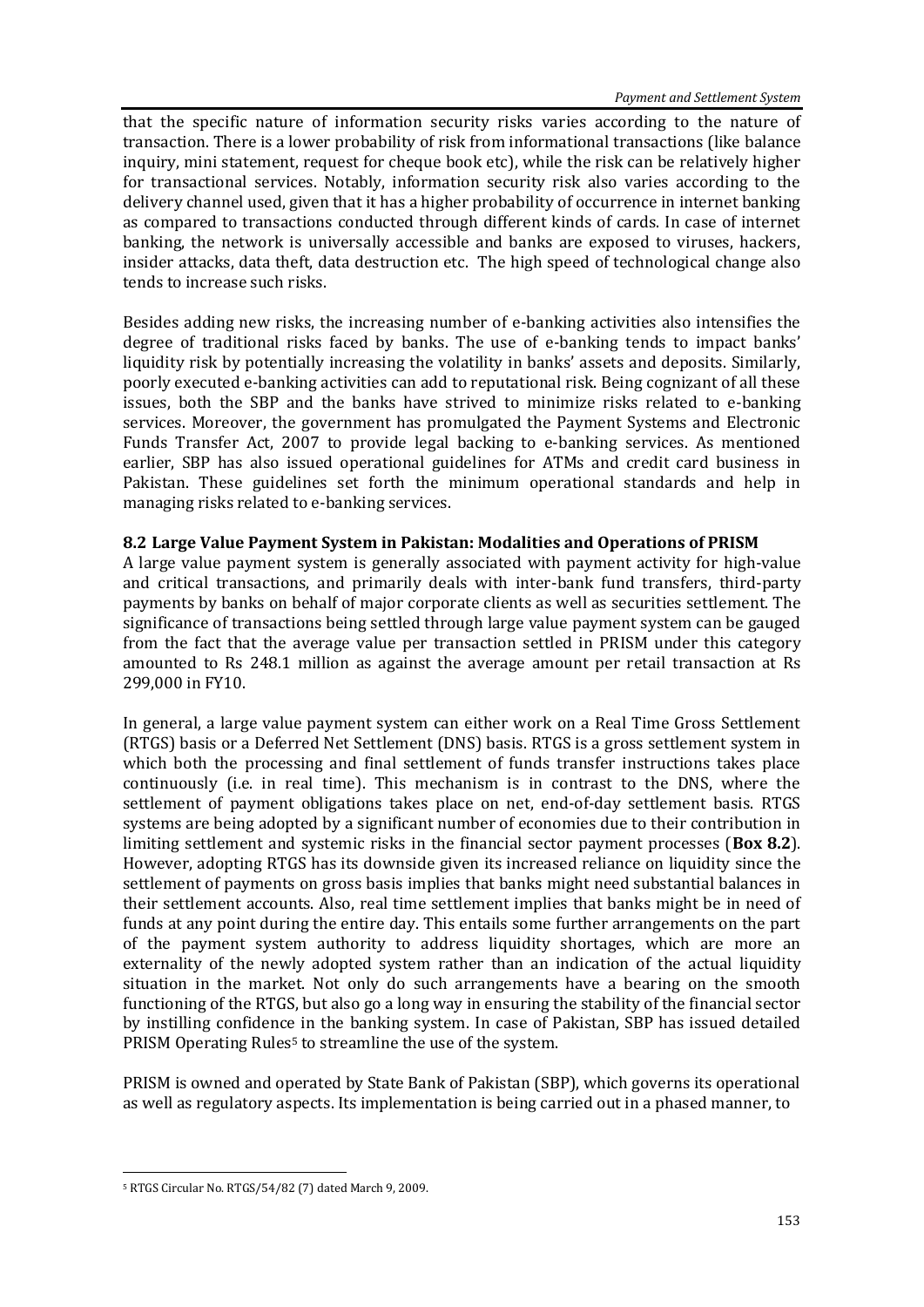#### **Box 8.2: Transition to RTGS**

Historically, inter-bank transactions were settled using Deferred Net Settlement Systems (DNS). These systems generally worked on end of day settlement basis, where payment obligations of financial institutions were netted against each other and the balance was exchanged on bilateral or multilateral basis. DNS had the advantage of less reliance on available liquidity, and as a rule of thumb, needed \$1 to settle \$100 of gross payments, thereby economizing the use of banks' settlement balances. But due to the inherent risks in this form of settlement and the associated credit risk, the system was not very reliable. As financial innovation and increased economic activity lead to a surge in the number as well as the value of transactions, there was a proportionate increase in the risks involved. This resulted in a shift towards real time gross settlement systems (RTGS) where transactions are settled as and when they arise, thereby curtailing the element of settlement risk. Transactions executed in RTGS are final and irrevocable, and hence if a financial institution defaults on its obligations later during the day, those who have received payments from that bank will remain unaffected. This implies that systemic risk is eliminated due to finality of settlement balances shifted.

Developments in the field of IT have facilitated a feasible transition to RTGS. Initially the pace of implementation of RTGS was very slow, with the number of central banks using RTGS increasing from 3 in 1985 to 15 in 1995. Pioneering central banks were Federal Reserve Bank, Danish National Bank, Dutch Central Bank and the Riks Bank (Sweden). In the 1990s, mostly industrialized countries adopted the system. Since then however, RTGS has become the preferred mode of settling payments for central banks all over the world. According to a World Bank survey on payment system practices conducted in 2008, 112 out of 142 central banks surveyed had adopted RTGS as a large value settlement system by March 2008.

Source: Bech and Hobijn,(2007) & World Bank, (2008).

ensure smooth transition for the participants to the new system and to allow SBP to: (1) carefully monitor the situation for any potential problems, and (2) provide necessary support to the users, in case some problem arises. In the initial phase, the inter-bank fund transfer facility was made operational on July 1, 2008 whereas the online securities settlement facility for Government Securities was added on in August 2008. As the system stabilized, SBP introduced additional features such as the Intra-day Liquidity Facility<sup>6</sup> (ILF), SBP's internal transactions<sup>7</sup> (export refinance settlement, auction/OMOs settlements, foreign exchange transactions etc.), clearing batches received from NIFT and access to stock exchange members through their settlement banks. In general, the system continues to evolve over time to make use of all the facilities inbuilt in the main RTGS application (**Box 8.3**).

This section reviews the operational performance of PRISM in settlement of large value transactions during FY10, besides exploring the impact of PRISM implementation on banks' liquidity needs and relevant policy actions taken by SBP.

## **8.2.1 Major Operations of PRISM**

Since its launch in July 2008, PRISM has been used extensively and has processed 530,056 transactions amounting to more than Rs 135 trillion, as of end-FY10 (**Figure 8.8a**). During FY10, the system settled 293,644 transactions against 236,412 transactions during FY09, exhibiting an increase of 24.2 percent. The total amount settled through PRISM also increased by 17.1 percent to Rs 72.8 trillion, up from Rs 62.2 trillion in the previous year. Importantly, the volume as well as value of transactions executed in the first two years, points to the scope as well as the significance of a large value payment system in the economy. For FY10 specifically, the amount settled through PRISM was 5.7 percent of the GDP. Average daily volume of transactions stood at 965 approximately, with daily average settled amount at Rs 239 billion approximately (**Figure 8.8b**).

l <sup>6</sup> As discussed in section 10.2, Chapter 10,Payment and Settlement System, Financial Stability Review 2008-09.

<sup>7</sup>These are currently being executed fully through RTGS.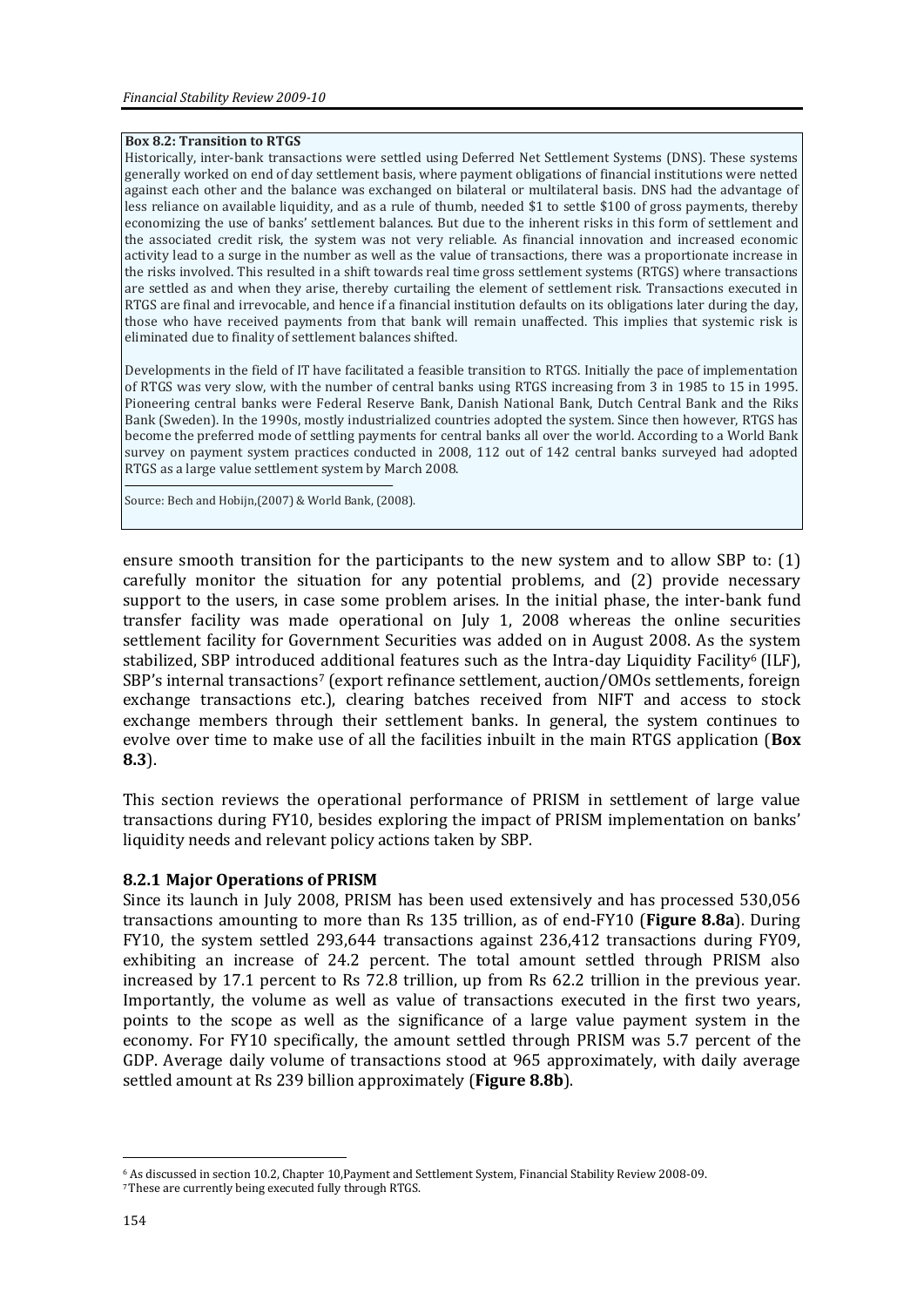#### **Box 8.3: Operational Features of PRISM**

Since its inception in July 2008, PRISM has evolved into the core component of the large value payment system infrastructure in the country. However, PRISM in its current form is not solely a large value payment system since there is no minimum threshold for the amount of transactions being settled through the system. Following are some of the modalities of PRISM.

Types of Participants

All the financial institutions with access to PRISM are Direct Participants on mandatory basis, while those who do not have a settlement account with SBP can use the facility by becoming sub-participants of a specific Direct Participant (by designating any Direct Participant as their settlement agent). Further, participants who have a settlement account with SBP but do not have access to PRISM can become Indirect Participants whereby their transactions are executed and settled through the Service Bureau(a facility set up at SBP premises with a view to execute transactions on participants' behalf) as per their instructions. Currently there are 42 direct participants of PRISM which include all the commercial banks, 4 Development Finance Institutions (DFIs),<sup>1</sup> and 1 microfinance bank.<sup>2</sup>

#### RTGS Applications

Participants can execute their transactions using two applications which are: (i) RTS/X for cash transactions (also called cash module) and (ii) Depo/X for securities transactions (also called CD-Holdings module of PRISM).

Nature of Transactions

Although the system was created for large value transfers, currently no minimum threshold level has been set for the value of payment obligations to be settled. In future however, when participants will be allowed to execute transactions on behalf of their customers, the volume of transactions may require a minimum threshold.

Priority Setting

Participants can assign different priority levels to their transactions based on the criticality of transaction. Payments due to SBP, for clearing purposes or DvP transactions, are assigned priority levels from 1 to 9 while transactions by participants can be assigned priority levels from 10 to 99, and the latter can also be reprioritized by the participant which initiated the transaction. Transactions with SBP are given due weightage in the system and participants cannot change the priority level for transactions with SBP.

Queue Management

In case of insufficient funds, the system holds the transactions in a queue until requisite funds become available from some other source. These transactions are released from the queue on the availability of funds on a First in First out (FIFO) basis, within assigned priorities. Participants can manage their fund transfer queues by reprioritizing the execution of their transactions depending upon availability of funds and criticality of transactions.

Gridlock<sup>3</sup> Resolution

Since transactions in real time and gross basis are not synchronized, with payments of one bank being receipts of another, the system can potentially experience gridlocks in case of insufficient funds in the payer's account at any point in time, as queues get piled up in a significant amount. These gridlocks can be resolved by applying the in-built gridlock resolution mechanism, which has the ability to offset or reprioritize the queued transactions. It works by pooling the pending payments together in a central processor, and looks for set of payments which could be settled simultaneously (essentially the idea behind this is netting of the mutual obligations) and settles them as soon as they appear. Gridlock resolution mechanism, can be activated (manually or automatically) by setting a number of parameters like value, volume etc of payments in queue. For PRISM, the gridlock resolution mechanism is being used manually whereby SBP has the authority to apply this mechanism if it feels the need.

#### Finality and Irrevocability of Transactions and Settlements

Transactions in PRISM are deemed final and irrevocable once the system has executed both legs of transactions (which are done simultaneously), and payer and payee have received debit and credit confirmation respectively. Finality of payments settled in PRISM are protected under the Payment Systems & Electronic Funds Transfer Act, 2007.<sup>4</sup> Hence, the participating financial institutions are themselves responsible to ensure that all transactions being processed through the system are legitimate, and SBP under no circumstances would amend any transactions on behalf of participants.

Message Flow Design

PRISM employs the "V" design of message flow, whereby the central bank settles the transaction after receiving full details from the paying bank. Receiving bank gets the confirmation only after the payment has been settled (**Figure 1**). This implies that the bank receiving payment will only be able to utilize its funds once the transaction is settled, thereby reducing the liquidity risk associated with advance use of receivable funds.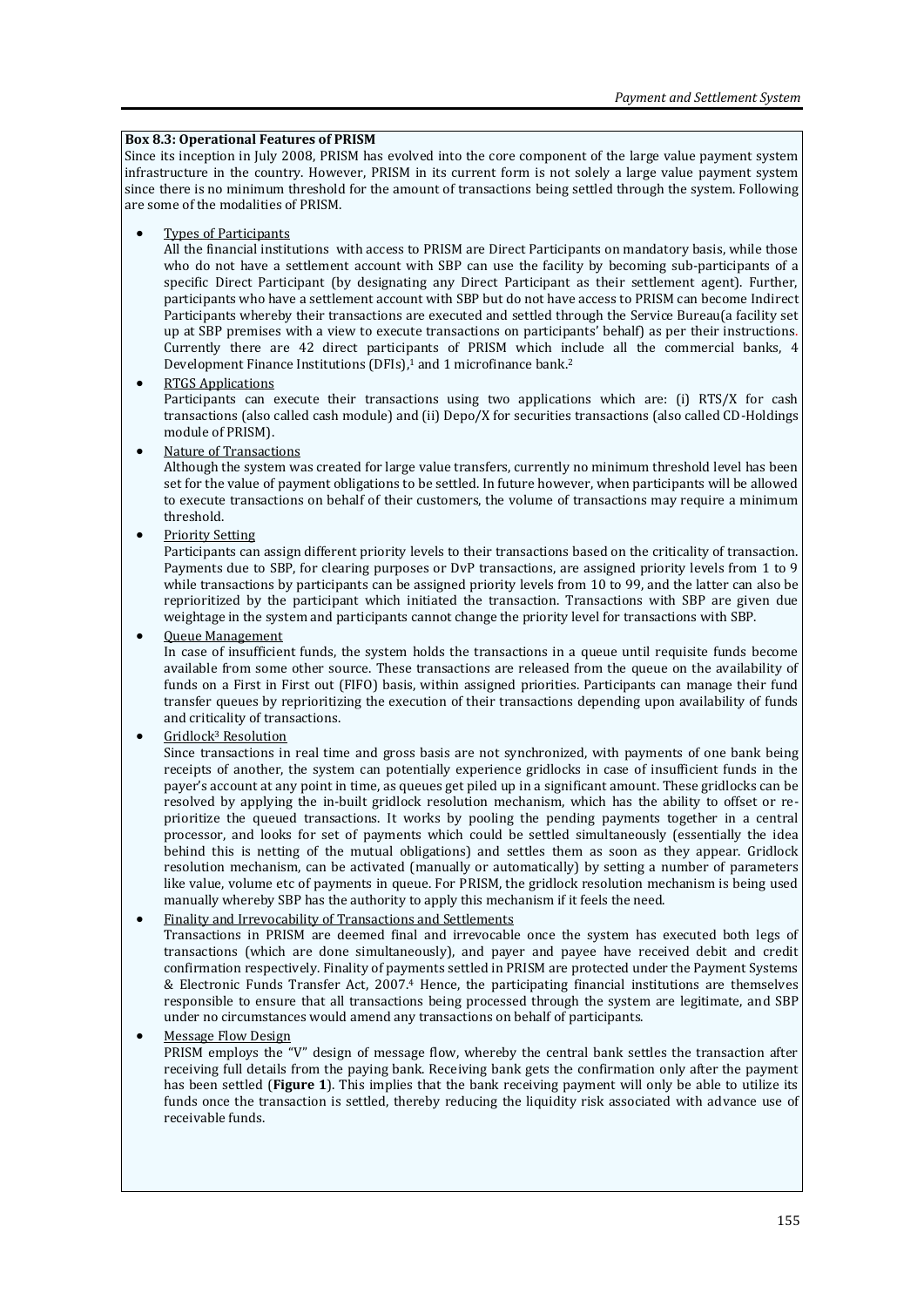**Connectivity** SBP is using both wired as well as wireless media of communication to connect the participants with each other and SBP. **Confidentiality** Confidential nature of information calls for use of state of the art cryptographic facilities in the system as well as message validation mechanism. Service Bureau SBP has also set up a service bureau which can be used by PRISM participants in case they experience any issue with using the network or the RTGS application. Currently this facility is working under operational guidance from the main RTGS setup, but in future it will be operationally segregated from the RTGS office. **Figure 1: "V" Design of Message Flow Structure Sending Bank Receiving Bank Central Bank** Payment Instructions 1 2) Payment Settlement

<sup>1</sup> Pak Kuwait Investment Company, Pak Oman Investment Co., Pak Libya Investment Co., and Saudi Pak. Industrial & Agricultural Investment Co.

<sup>2</sup> Tameer Microfinance Bank.

<sup>3</sup> "A situation that can arise in a funds or securities transfer system in which the failure of some transfer instructions to be executed (because the necessary funds or securities balances are unavailable) prevents a substantial number of other instructions from other participants from being executed": BIS CPSS, 2003. <sup>4</sup> http://www.sbp.org.pk/psd/2007/EFT\_Act\_2007.pdf



PRISM has been designed to handle all large-value payments as well as transactions related to settlement of government securities. The 'payment component' of PRISM settles payments for the purpose of inter-bank fund transfers, the cash leg of securities market transactions, and net settlement positions of cheque clearing. The second component of PRISM is a securities settlement system for government securities' transactions resulting from sale/purchase of MTBs and PIBs in the primary and the secondary market. Since end-FY10, the NCCPL has been allowed to use the system for settlement of its final balances through fund transfers between accounts of different members of Karachi Stock Exchange (KSE) through their settlement banks, using the cash module of PRISM. Thus, in general, the operations of the system can be categorized into following four areas: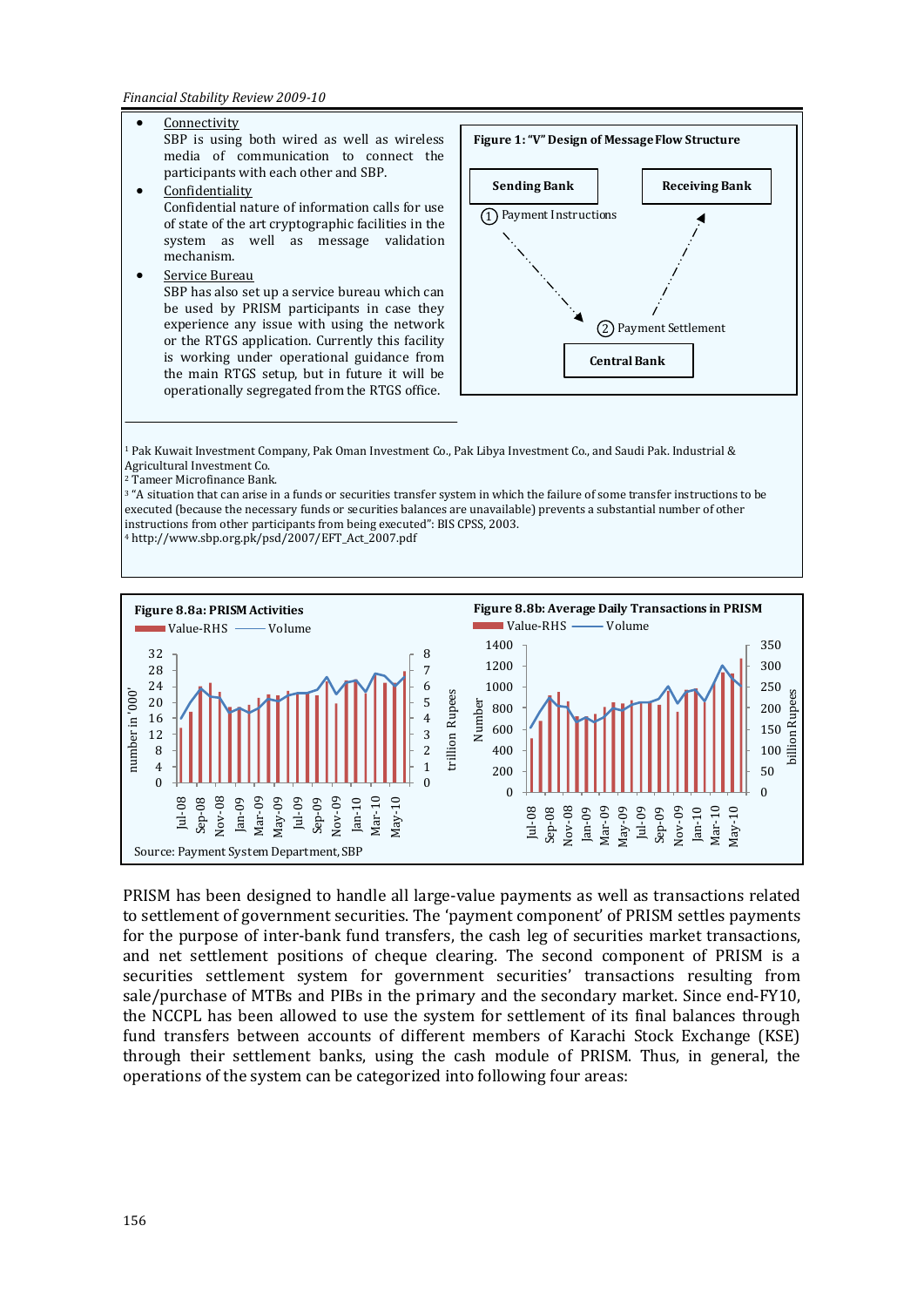# *Retail Cheque clearing/ Settlement of Multilateral Net Settlement Batches (MNSBs) received from NIFT*

Initially, the banks' Settlement Accounts (also known as Current Accounts) with SBP were netted out at 16 locations by employing SBP BSC services. With the initiation of NIFT services, the netting process transformed into a more efficient and automated mechanism, employing equipment like the Magnetic Ink Character Recognition (MICR) Reader/Sorter etc. for image-based processing of cheques. This facilitated the shift to cheque truncation $8$ whereby physical movement of cheques is not needed, reducing substantially the time needed for clearing. Nonetheless, the clearing process was still not centralized and consolidated which was a prerequisite for smooth functioning of RTGS since it would ensure timely completion of banks' settlements. Hence in 2007,9 NIFT clearing operations were changed from decentralized processing to centralized multilateral netting on a countrywide basis.

Under the new arrangements, instead of providing individual netted amount at each SBP branch, NIFT Karachi office was authorized to collect and consolidate data from all NIFT automated centers (20 local offices and the Karachi office) and provide country-wide net position to SBP BSC Karachi, in the form of Multilateral Net Settlement Batches (MNSBs) for final settlement. With the inception of RTGS, the settlement of these clearing batches was transferred to the system. At present, PRISM settles three clearing batches (Normal, Intercity, Same day) and one Return Batch (Same day Returns). These clearing batches are processed within designated timings imposed by SBP from time to time,<sup>10</sup> and participants are required to comply with the operating rules of PRISM during the process. Specifically, to execute the clearing within the designated timings, participants with net debit balance and insufficient funds are required to obtain funding immediately. They can also avail the automatic intra-day liquidity facility (ILF) from SBP in case of non-availability of funds (discussed in section 8.2.2). Therefore, clearing is assigned the highest priority in the queue for ILF.

The System settled 51,736 clearing transactions amounting to Rs 11.6 trillion during FY10, which was 20.8 percent higher in volume and 11.4 percent higher in value against FY09. These figures suggest that 'Retail Cheque Clearing' constitutes less than one- fifth of the transactions being settled in PRISM (**Table 8.4**).

#### **Table 8.4: Composition of Settlement in PRISM**

| percent share in total         |             |             |                                  |             |  |
|--------------------------------|-------------|-------------|----------------------------------|-------------|--|
|                                | Volume of   |             | Value of                         |             |  |
|                                |             |             | <b>Transactions Transactions</b> |             |  |
|                                | <b>FY09</b> | <b>FY10</b> | <b>FY09</b>                      | <b>FY10</b> |  |
| Securities Settlement          | 19.4        | 18.1        | 42.4                             | 49.7        |  |
| Inter-bank Fund Transfer(IFT)  | 62.5        | 64.3        | 40.8                             | 34.3        |  |
| Retail Cheque Clearing Batches | 18.1        | 17.6        | 16.8                             | 16.0        |  |
| Source: PSD SBP                |             |             |                                  |             |  |

## *Inter-bank Funds Transfer (IFT)*

 $\overline{a}$ 

Instructions for inter-bank fund transfer can be initiated by SBP as well as participants, and in case of insufficient balance in payer's account, the transactions are placed in a queue according to their designated priority level, as discussed above. Notably, the payment instructions are executed according to their priority level but at a given priority, transactions are settled on FIFO basis. Transactions with SBP are treated as critical and any participant whose fund transfer to SBP remains unsettled after the designated time can be penalized.

<sup>&</sup>lt;sup>8</sup> Cheque truncation is a mechanism of cheque clearing where cheques are presented to the paying bank in electronic or image form, thereby eliminating the need for physical movement of cheques. The process has reduced the inter-city clearing time substantially.

<sup>9</sup> SBP Circular No. RTGS/ 248 /65-2007 dated July 24th, 2007.

<sup>10</sup> Currently, settlement of Normal Clearing is executed from 9:00 to 9:30 am, Intercity Clearing from 10:45 to 11:15 am, Sameday clearing during 12:00 to 12:30pm and Returns Batch from 2:30 to 3:00 pm. Source: PSD-RTGS Circular No. 185/ 82(7)-2009 dated September 18, 2009.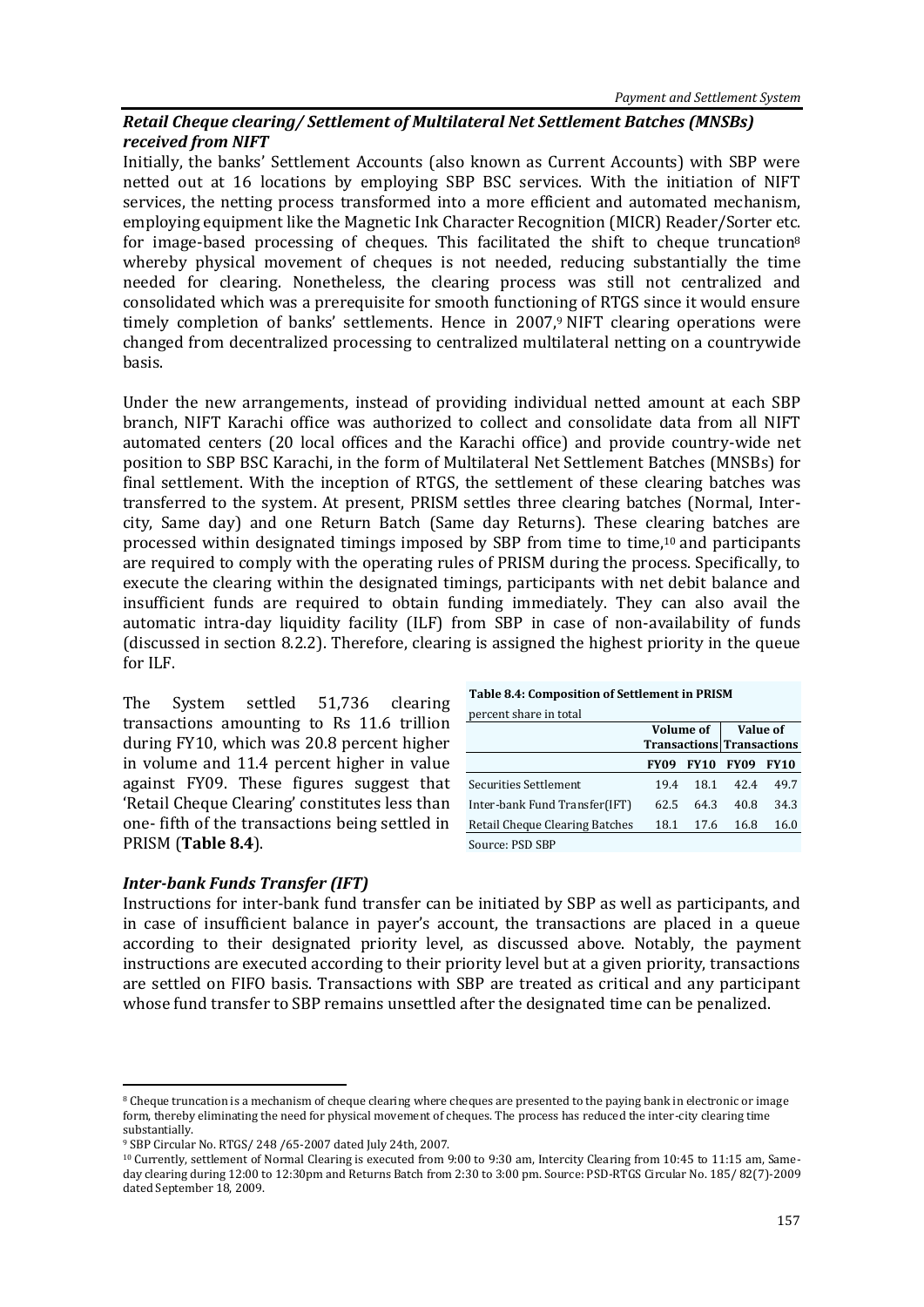During FY10, the system settled Rs 24.98 trillion on account of IFT, which is 1.67 percent lower than the amount settled during FY09. Volume of transactions settled however increased by 27.8 percent and the system settled 188,706 transactions in FY10 against 147,646 transactions in FY09. This implies that on average, the amount per transaction settled for the purpose of IFT, was lower in FY10 at Rs 132 million in FY10 as against Rs 172 million in the previous year. IFTs are the most significant component of transactions being settled in PRISM on the basis of volume, at 64.2 percent of the total transactions settled in FY10 (**Table 8.4**). Once a threshold for the value of transactions is put into place, there will be a subsequent impact on the volume of these transactions.

# *Government Securities Transactions*

PRISM operating rules direct the participants to maintain a Depository (Depo) account with SBP which is further divided into two categories for operational reasons. Firstly, the 'Own' account which is used for settlement of securities owned by participants themselves and secondly, the Investment Portfolio Securities (IPS) account which is used to hold and transfer securities on behalf of their customers. Hence, PRISM participants can carry out securities transactions on their own account as well as on behalf of their customers. Moreover, these accounts can also be used for securities transactions with SBP and hence the system facilitates the conduct of SBP market operations as well as government securities auctions.<sup>11</sup>

Furthermore, the system can execute transactions on both Delivery versus Payment<sup>12</sup> (DvP) as well as Delivery versus Free<sup>13</sup> (DvF) basis, as called for by the participants. In both cases it serves to reduce the asynchronous settlement risk in securities transactions by carrying out both legs of the transaction simultaneously.

Securities' transactions amount is the largest component of transacted amount in the system and accounts for nearly half of the amount settled so far in PRISM (**Table 8.4**). However on the basis of volume, these transactions are only one-fifth of the total transactions. During FY10, the system settled Rs 32.6 trillion on account of 53,202 securities transactions, with average amount per transaction at about Rs 680 million.

# *Funds Settlement Facility for NCCPL*

As detailed in Box 8.1, NCCPL is responsible for final settlement of corporate securities transactions by sending final positions (on net basis) of its customers to CDC (for securities leg of transactions) and settlement banks (for cash leg of transactions). This final settlement of funds through settlement banks, whereby accounts of members in surplus balance are credited while those with negative balance are debited, has been shifted to the system w.e.f. June 30 FY10,<sup>14</sup> and is executed via PRISM participants.

# **8.2.2 Liquidity Management and RTGS/PRISM**

RTGS worldwide is in general a large value payment system mechanism, which implies that the scale as well as criticality of transactions being executed is quite high. In addition to this, as discussed above, the transactions being settled are asynchronous with payment of one bank becoming receipts of the other and hence liquidity strain faced by one bank can have a domino impact on others in the system. Although the queuing mechanism in RTGS can counter the problem to a great extent, still the system can potentially experience gridlocks when payment instructions are piled up due to a system-wide impact of shortfall of funds

 $\overline{a}$ <sup>11</sup> The securities settlement application, Depo/X, includes an auction plug-in module for managing government securities auctions.

<sup>12</sup> Defined by BIS CPSS, 2003 as "a mechanism in an exchange-for-value settlement system that ensures that the final transfer of one asset occurs if and only if the final transfer of (an) other asset(s) occurs".

<sup>13</sup> Used for simultaneous exchange of securities, since no cash is involved.

<sup>14</sup> Since this facility was initiated only recently, no data for this category of settlement is available so far.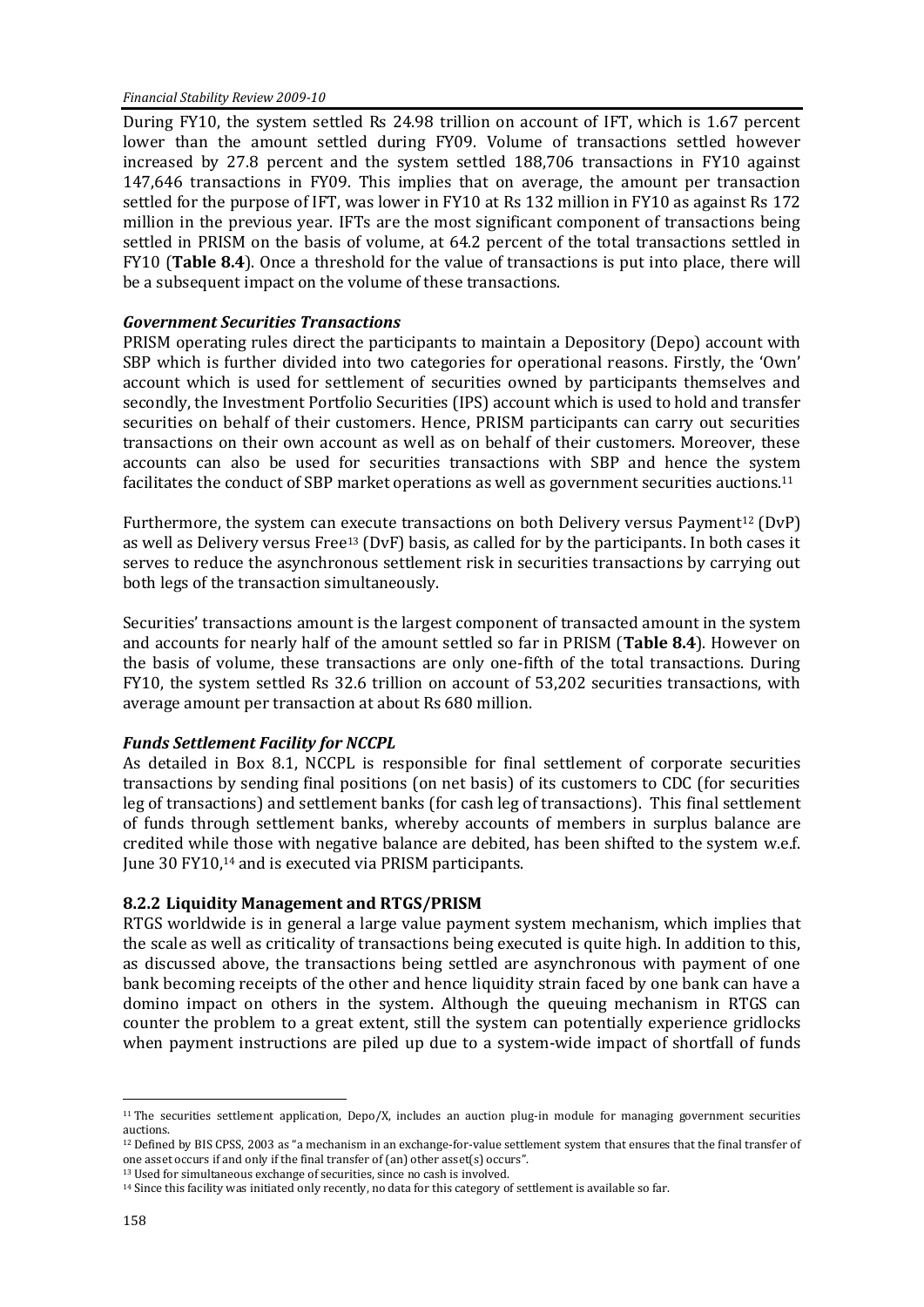with some of the banks. To avoid these gridlocks, central banks all over the world generally provide intra-day liquidity facility to the participating banks (**Box 8.4**).

Provision of explicit intra-day credit is also well founded on the grounds that holding extra reserves for intra-day payment settlement could have substantial opportunity cost for banks and hence could result in reluctance on their part to settle transactions immediately, with a preference to wait for incoming funds. <sup>15</sup> Such an occurrence can undermine the optimal use of RTGS and can also intensify gridlocks in the system.

Banks generally fulfil their intra-day need for funds through the inter-bank market, resorting to the central bank as a last option. However, if the intra-day loans are not settled on the same day and the intra-day credit spills into the overnight market, it could affect the overnight interest rates with the potential of diluting the central bank's monetary policy actions. This spill-over is clearly more likely in case of inter-bank market transactions for intra-day credit,

#### **Box 8.4: Types of intra-day credit facilities and case of Pakistan**

Modalities for provision of intra-day liquidity differ at different central banks in the world. Generally the policy tools used to rationalize the use of intra-day credit can be categorized into three groups namely: (i) quantity limits being used in Switzerland and Japan, (ii) collateralized credit being provided in Germany, Netherlands, Sweden, France, and United Kingdom and (iii) priced credit being employed by the Federal Reserve Bank of New York.

Some countries also apply a mix of above three tools to optimize their use. The decision to adopt the type of intra-day credit facility depends on the structure of the financial sector in the country, the central banks' approach to liquidity risk management, available technologies as well as the cost of the collateral. In case of Pakistan, recent developments in financial markets in the form of higher government borrowing from scheduled banks and resultantly higher availability of collateral in the form of eligible government securities has facilitated the intra-day credit policy and SBP is providing *free*, and *unlimited* intra-day credit against 100 percent collateral (for details see section 8.2.2).

Furfine and Stehm (1998) and IMF( 1998).

since central banks do not have full control over the inter-bank market to ensure same day settlement of the intra-day loans between banks. However, the central bank can prevent these transactions from taking place at all.

Studies<sup>16</sup> suggest that central bank facilities for intra-day credit on easy terms can serve this purpose, by incentivising banks to avail credit from the central bank during the day. Therefore, it is suggested that central banks should intervene in the intra-day market by providing necessary liquidity without any cost, but at the same time ensure that the intraday loans are not converted into overnight credit. The latter can be addressed by enforcing same day settlement of the loan. Besides, fully collateralizing the loan would ensure that participants would economize on the use of the facility by ensuring better liquidity management on their part.

# *Central Bank Intra-day Credit and Market Liquidity*

It has been argued that introduction of the intra-day funds facility could increase the liquidity in the system, directly by increasing the turnover of reserves held by banks at the central bank. Hence RTGS has been criticized for not thinking through the implications for market liquidity with the use of an intra-day credit facility. However, even though an intraday credit facility is not a pre-requisite for the introduction of RTGS, participants can still issue cheques on their settlement account (with the central bank) even when they do not have enough balance in these accounts. Hence, they could overdraw their settlement account during the day with the central bank, without explicitly seeking liquidity. <sup>17</sup> This implies that banks are generally being provided the intra-day liquidity facility implicitly and without any limits or collateralization. Consequently, the explicit intra-day credit would streamline the

 $\overline{a}$ 

<sup>15</sup> Furfine and Stehm (1998).

<sup>16</sup> Dale & Rossi, 1996 and Vanhoose (1990).

<sup>17</sup> Wijesinghe (2007).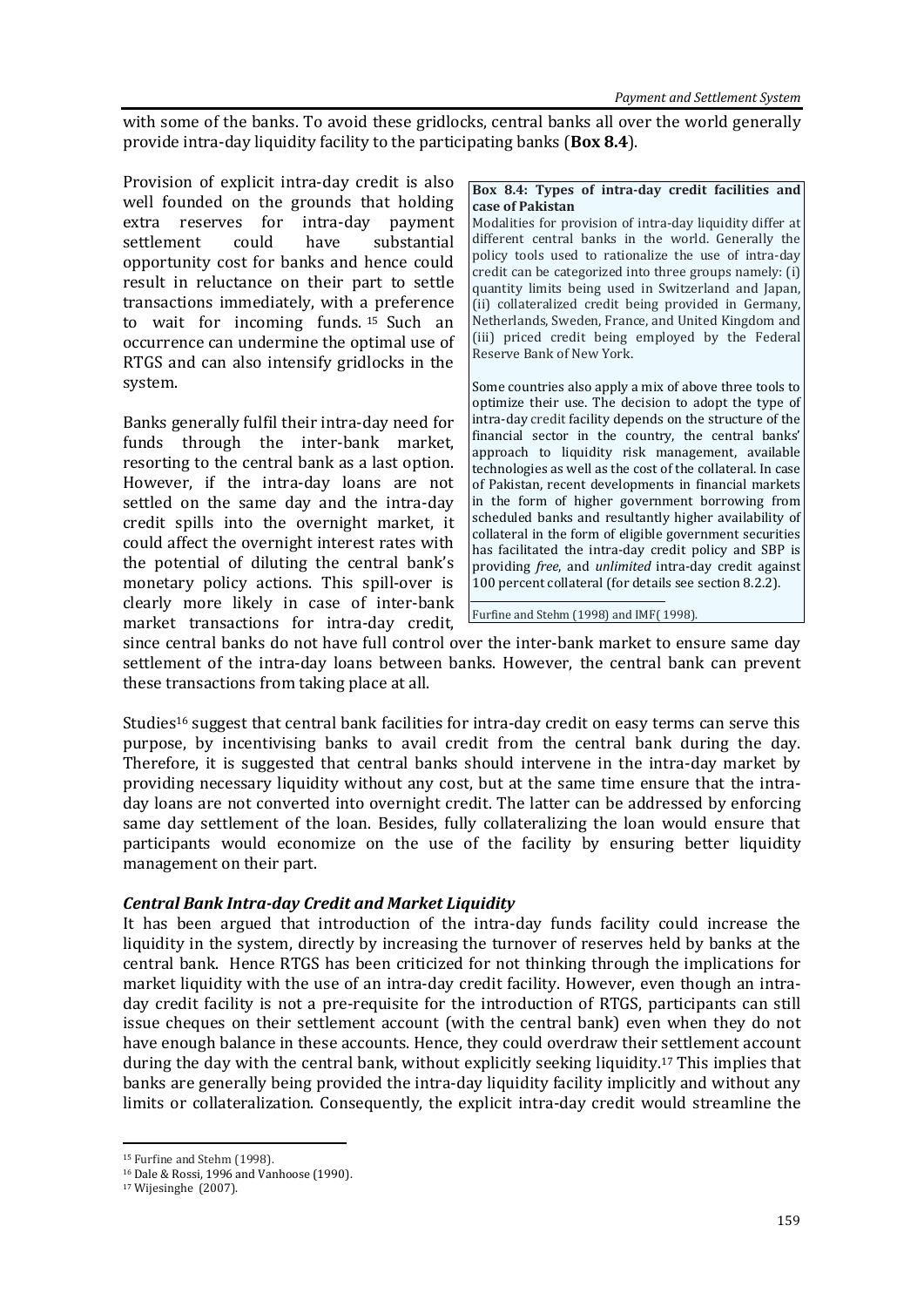whole process besides facilitating the functions of RTGS. This practice was also observed in case of the domestic banking sector before the introduction of real time settlement through PRISM.

## *SBP Intra-day Liquidity Facility*

Payment system activity in general is associated with need for market liquidity which (as mentioned above) further intensifies with the introduction of RTGS. To ensure financial sector stability, SBP proactively manages the liquidity position in the inter-bank market, in line with its monetary policy stance, while also managing the government's borrowing needs which are met either by the central bank or through scheduled banks. Often these conflicting goals could have far reaching consequences. The relatively higher need for liquidity as an externality of RTGS/PRISM can thus add to the problem, more so in a monetary tightening phase. But a carefully designed liquidity facility, with minimum implications for market liquidity as well as monetary policy, has kept this externality for PRISM in check.

In addition to the monitoring, regulation and processing of payments, SBP provides an unlimited intra-day credit facility namely intra-day liquidity facility (ILF) to banks on fully collateralized basis without charging any price. <sup>18</sup> The facility has been designed carefully to prevent any indirect implications for SBP's monetary policy implementation as discussed above. Specifically, since the collateral arrangement for the ILF entails commercial banks to enter into a same day repurchase agreement with SBP, the funds availed do not spill into the overnight market. At the operational level, SBP gives special emphasis on carrying out the buyback on same day basis, and buyback is currently being initiated by SBP on FIFO basis. Hence, ILF is provided for a very short time even within a given day, with the objective of avoiding gridlocks and does not create any impact on the liquidity position in the market. All the transactions so far have been completed on same day basis and no spill-over to overnight credit has occurred. PRISM also has the provision to automatically carry out the buy-back of securities at the end of the day in case any ILF transaction remains unsettled (not bought back), subject to availability of sufficient funds in participant's settlement account. In case of insufficient funds, SBP can impose a penalty on the participants, and can even redeem the securities placed as collateral.

Eligible securities for pledging purpose are MTBs and PIBs. Moreover, the facility is provided only against free<sup>19</sup> securities and SBP validates the securities before holding these as pledges. The facility is provided for three sets of operations, namely: (1) clearing (this receives top priority in the queue for ILF), (2) inter-bank transactions where securities are netted and (3) maturity of government securities auctions, OMO injections and discounting.

Request for ILF is initiated by the participants themselves and they also provide details of the securities to be pledged, which are verified using the Securities module. Upon successful verification, the system blocks these securities and the cash-leg of the transaction is carried out. Currently the face value of the securities being pledged is treated as the loan amount to be disbursed but in future, the system has the provision for applying a haircut<sup>20</sup> to the actual value of securities. Haircut application is soon expected to become operational, as a market risk reduction mechanism. Participants availing the facility will have to return the amount of loan actually disbursed (not the value of the security pledged) and hence the loan would still

 $\overline{a}$ 

<sup>18</sup> Intra-day funds facility with fee is being used by Federal Reserve Bank. As suggested by Vanhoose (1990), explicit or implicit pricing of intra-day funds facility could affect the volatility of 24 hour or longer term interest rates, which could act counter to the monetary policy stance of the central bank.

 $19$  Currently participants give the details of the securities to be pledged which are then validated by viewing the respective participant's Depo account. Going forward, matching of securities to the requested ILF amount as well as validation of securities will be an automated process carried out by the system.

<sup>20</sup> As per BIS CPSS, 2003, haircut is "the difference between the market value of a security and its collateral value. Haircuts are taken by a lender of funds in order to protect the lender, should the need arise to liquidate the collateral, from losses owing to declines in the market value of the security".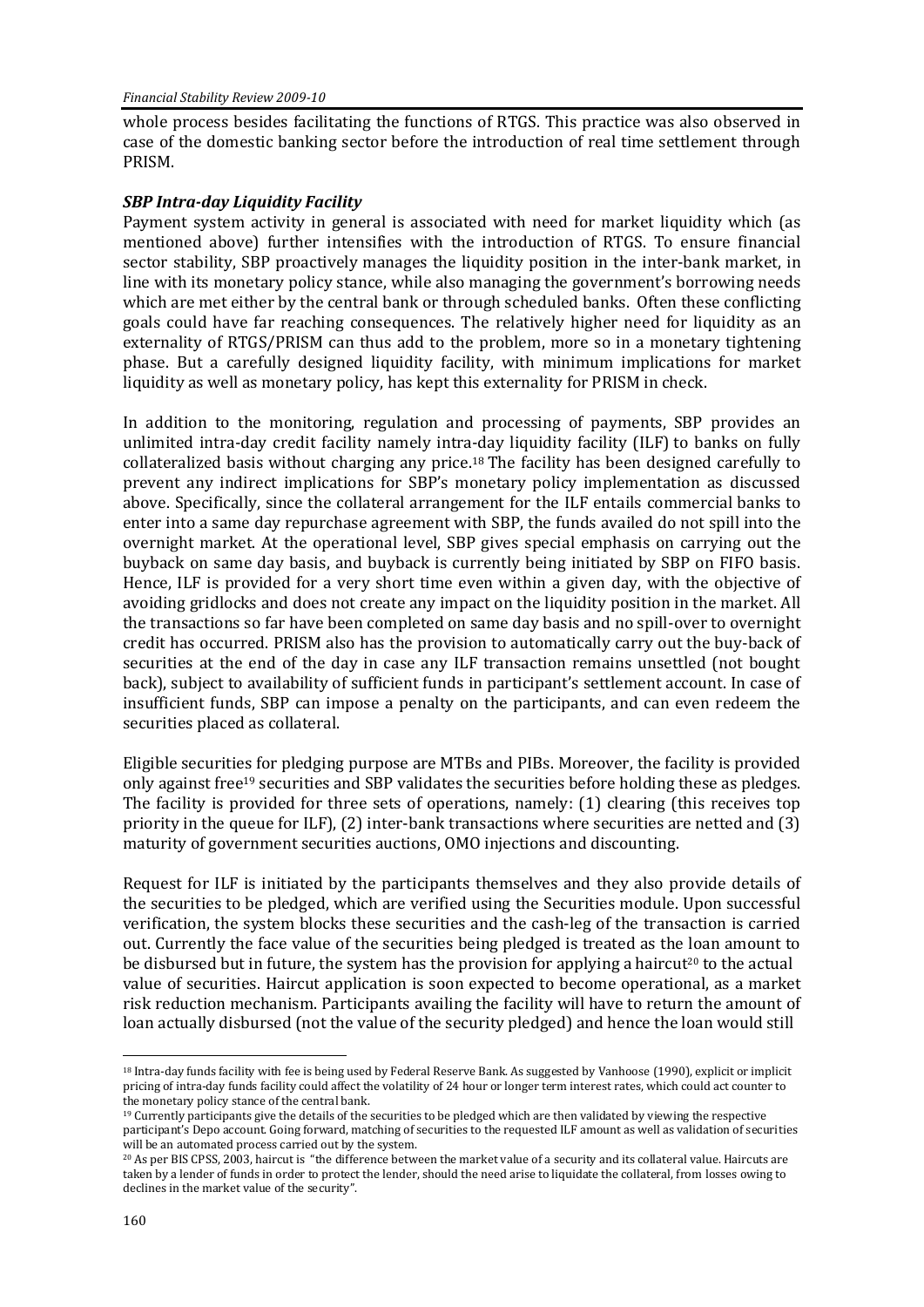be free of cost. Upon completion of the cash leg of the transaction, participants receive credit confirmation while SBP receives debit confirmation. Once the securities are delivered to the SBP ILF account with the securities module, the transactions stands complete. The buy-back of this transaction is recorded as the value date (same day). **Figure 8.9** gives a synopsis of monthly ILF utilization since the start of the facility in January 2009.

# **8.2.3 Major Sources of Intra-day Liquidity Pressure: Role of Policy Actions**

Market liquidity strains are likely to show in ILF utilization as evident from **Figure 8.10**. Clearly, ILF utilization in Q2 and Q3-FY10 reflected the strained market liquidity position prevalent at that time. In particular, net contraction in net foreign assets (NFA) of the banking sector coupled with a rise in the demand for private sector credit, lower retirement of loans for commodity operations and loans to PSEs resulted in pressure on liquidity during these quarters. Despite improved deposit generation, bank liquidity in general remained stressed which is evident by the low level of excess cash reserves held by banks at SBP, as well as the overnight rates which remained close to the SBP reverse repo rate. This prompted SBP to intervene in the market by injecting Rs 1,596.4 billion and Rs 1,141.1 billion in Q2-FY10 and Q3-FY10 respectively. This stress was despite lower government borrowing through T-bills in comparison to preceding quarters. Data shows that overall liquidity stress did trickle into intra-day liquidity management which resulted in higher utilization of ILF.

# As discussed in section 8.2.1, on the basis of value, government securities settlements



are the most significant component of transactions settled through PRISM. This implies that government securities transactions involve far more market liquidity than inter-bank transactions, which points to the significance of these transactions. Hence the system's liquidity requirement will definitely change with increase in these transactions and if the banking sector is already under liquidity stress, some spill over of these pressures is expected to be seen in ILF usage. This implies that SBP policy actions as well as government securities auctions could have possible externalities for the functioning of PRISM in form of intra-day liquidity stresses.

Moreover, this phenomenon has also been observed in context of queue management in the system, where generally the settlement dates for SBP OMOs' maturities as well as government auctions coincide with piling up of a relatively higher number of queues. Generally it has been observed that on the weekly settlement days of auctions and OMO maturities, number of queues at peak times is around 50-70 percent higher, in comparison to normal days. Despite this pressure on the system, management of intra-day liquidity through ILF has ensured smooth functioning of PRISM during the past two years.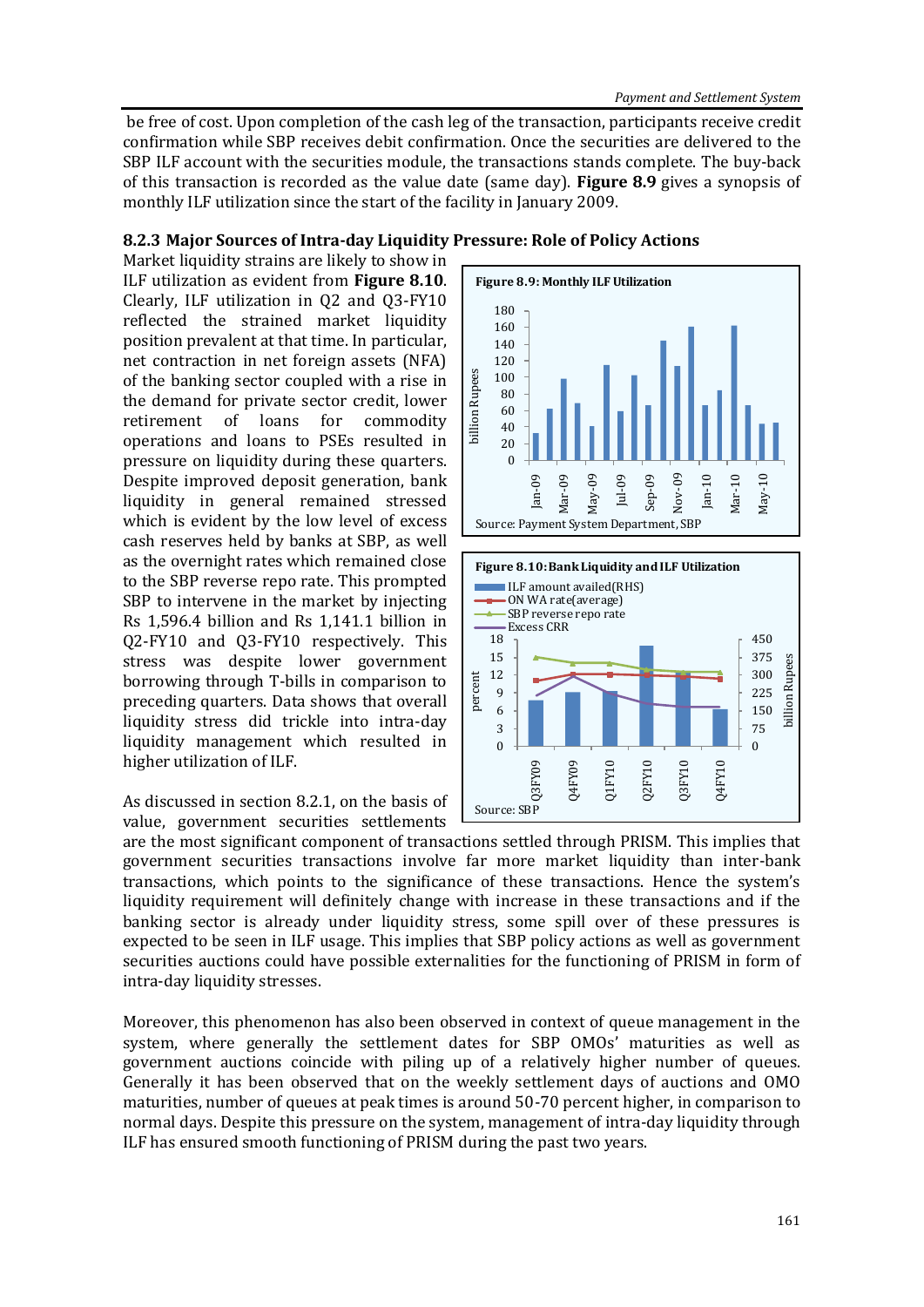## **8.2.4 Future Initiatives**

PRISM has been operational for over two years and now handles a wide variety of transactions. Going forward, the implementation of the features detailed below will enhance the capacity of the system.

- Automated REPO ILF Operation: Going forward, the system will introduce automatic generation of ILF requests whereby PRISM will itself generate requests for ILF, sensing the needs of the distressed participants (using the built-in liquidity parameters set). Not only will the system generate liquidity requests but the securities to be pledged will also be matched automatically to the liquidity requirement.
- Automated ILF Buyback Operation: Similarly, Buyback ILF operations will be automated and at a designated time in the day, all the transactions in ILF will be reversed
- Conversion of ILF operations to Discount Window operations: The system also has provision for the participants to make a request for conversion of ILF to discount window (DW) facility, but this aspect has not become operational in PRISM.
- Application of Haircut: As mentioned above, application of haircut on the face value of securities while providing ILF is a market risk reduction mechanism. This feature will be introduced soon and will also be an automated procedure (system will apply the assigned haircut, for example 5 percent, and disburse the remaining amount as loan).
- Cross Border Settlement: PRISM Message structure is SWIFT compliant and therefore PRISM can be integrated with the Cross Border Settlement System if required.

# **8.3 Conclusion**

Payment systems have evolved tremendously during the past few decades, with the increasing sophistication of modes of payment settlements, and have come a long way from the traditional paper-based modes, with evolution of electronic payment instruments on the back of modern technological advancements. In Pakistan, the development of electronic banking has been a major milestone in transforming the retail payments landscape in the country. Launch of PRISM in 2008 was then the next necessary step in making the large value payment mechanism centralised and fully mechanised resulting in minimum reliance on the traditional cheque clearing process for inter-bank transactions. During FY10, the payment system activity kept its upward trend with both retail as well as large value transactions exhibiting stellar growth.